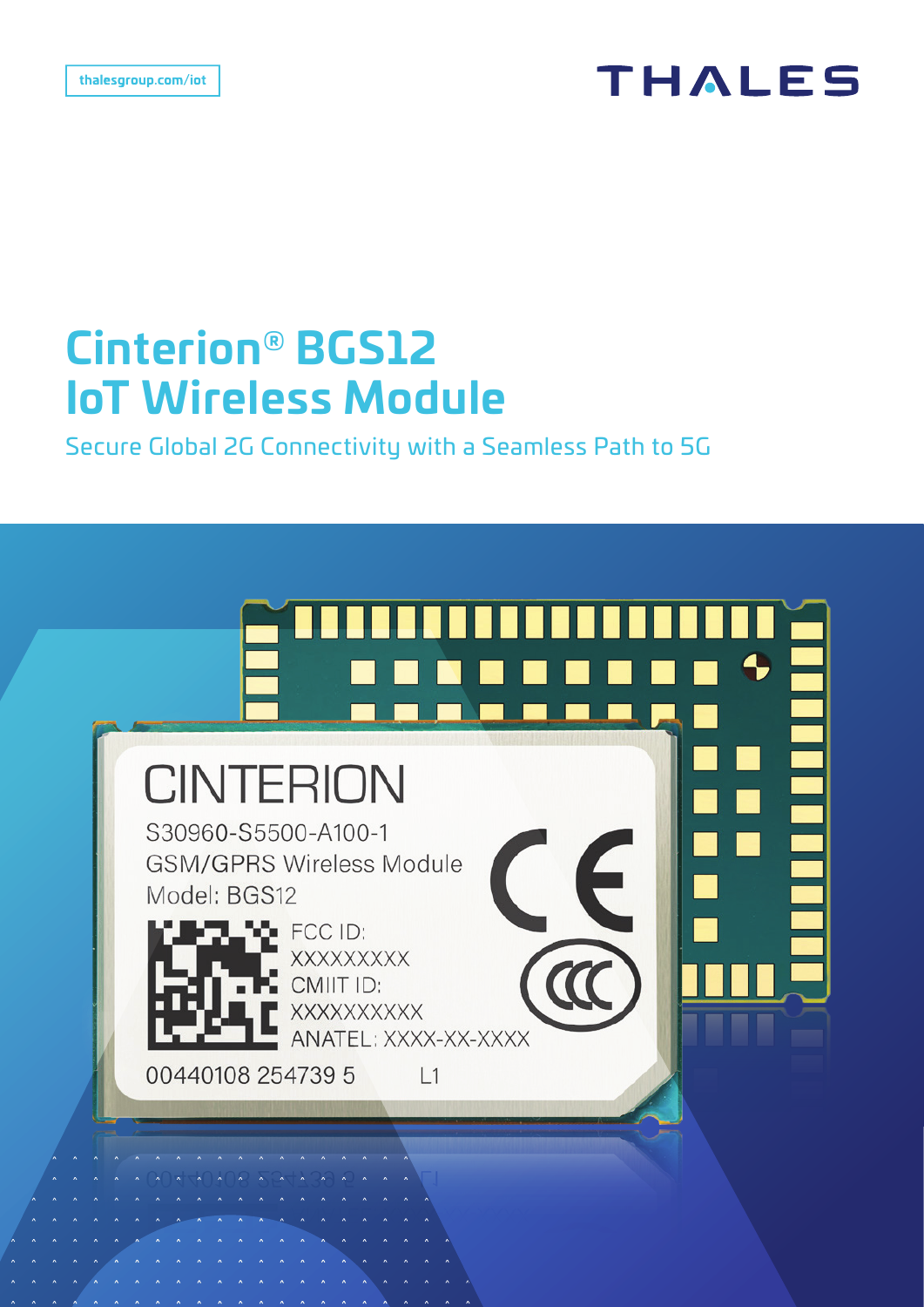# **Cinterion® BGS12 IoT Wireless Module**

Secure Global 2G Connectivity with a Seamless Path to 5G





The Cinterion® BGS12 IoT Wireless Module delivers reliable global 2G GSM/GPRS to connect and protect applications today while supporting easy migration to 5G in the future. The latest 2G chipset enables efficient data speeds up to 86 kbps for downlink and uplink making the BGS12 IoT module ideal for long life solutions such as metering, tracking and tracing and remote maintenance and control.

### Key Features

The Cinterion BGS12 IoT module comes as Quad-Band GSM (850, 900, 1800, 1900MHz) and GPRS class 12 for global connectivity The module's optimized power supply design and advanced power management system extends battery life and improves Total Cost of Ownership (TCO). An embedded IP stack with IPv4 support provides Internet service that is protected by an advanced security concept including TLS/DTLS support and jamming detection. A dual SIM with smart switching technology securely manages the connection to cellular networks and

encrypts data. Customer manufacturing support services simplify the device test method (RF TX Wave Generation / RX Power Measurement) and provide a simplified set-up for customer manufacturing processes.

### Industrial Family Benefits

The Cinterion BGS12 IoT wireless module is part of Thales's Cinterion Industrial family, which offers reliability, M2Moptimized features and extreme efficiency for a range of cellular standards from 2G to 3G to LTE Cat. 1, LTE-M, NB-IoT and other 5G categories. All Industrial modules share a compatible footprint enabling seamless backward and forward migration to protect your IoT investment as technology needs change. Smart module variants with embedded systems powered by Java and Linux improve design simplicity and TCO.

Complemented by Thales's comprehensive suite of solutions, services and platforms, enterprises can easily Connect, Secure and Monetize™ IoT technology.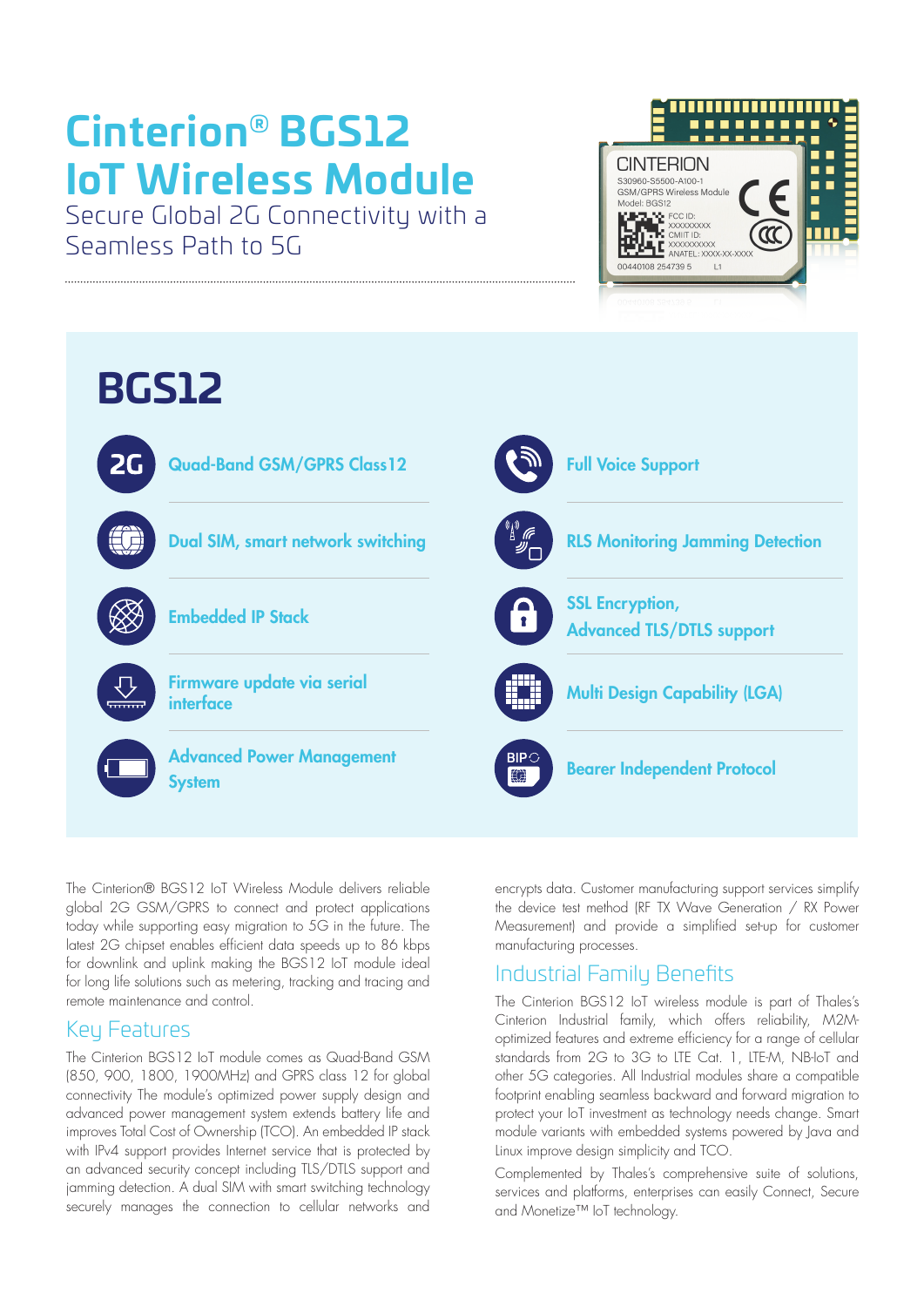## Secure Global 2G Connectivity with a Seamless Path to 5G



## Cinterion® BGS12 Features

### General Features

- 3GPP R99 Compliant Protocol Stack п
- Quad-Band GSM (850, 900, 1800, 1900MHz)
- GPRS multi-slot class 12
- **Control via standardized and extended AT commands** (Hayes, TS 27.007 and 27.005)
- **I** Embedded IP stack with IPv4 support
- **TCP/IP stack access via AT command and transparent** TCP/ UDP services
- Internet Services TCP/UDP server/client, HTTP client, FTP client, DNS, IMCP
- **I** SIM Application Toolkit, letter classes C, E with BIP support
- **LGA pad soldering mount, MSL4**
- Supply voltage range: 3.3 4.5 V
- Dimension:  $27.6 \times 18.8 \times 2.7$  mm
- Weight: approx. 2.29 g
- П Operating temperature: -40°C to +85°C

### **Specifications**

- GPRS class 12 data rates
- DL: max.85.6 kbps, UL: max 85.6kbps Mobile Station Class B
- **PPP-Stack for GPRS data transfer**
- High-quality voice support for the handset and hands-free operation
- **Supplementary services & USSD support**
- SMS text and PDU mode, Cell broadcast

#### Enhanced Security Concept

Advanced TLS/DTLS support for IP based services and sophisticated encryption secure data shared between device and cloud service. RLS monitoring detects and defends against jamming attacks, triggering preventive actions to secure the device.

#### Multi Design Capability

The industry proven BGS12 IoT module footprint, based on LGA technology, ensures full compatibility within the product family, offering seamless migration from 2G to 5G with a single design. This ensures future-proofing and investment protection for the long life of IoT applications.

#### IoT Advanced Power Saving

In addition to standard 3GPP power saving capabilities, the module's state of the art power management system reduces energy consumption and optimizes battery usage. Optimized power management helps to improve overall TCO.

### Special Features

- **RLS Monitoring (Jamming detection)**
- **Dual SIM with smart network switching**
- **I** Informal Network Scan
- Real-time clock with alarm functionality
- **Firmware update via serial interface**
- **Multiplexer according to 3GPP TS 27.010**
- **Customer Manufacturing Test Support (RF TX** Wave Generation / RX Power Measurement)

### Interfaces (LGA Pads)

- **Power Supply**
- **Pad for GSM Antenna**
- **Digital I2S and Analog Audio Interface with** microphone feeding
- 1 2 High-speed serial interfaces (ASCO, ASC1)
- Serial interface, including automatic baud rate detection(8-wire)
- 6 GPIO lines shared with an I2C interface, Network-Status- Indication, PWM functionality, Jamming-Indication
- UICC and U/SIM card interface 1.8V / 3V
- **Fast- Shutdown by hardware signal and AT command**
- Switch-on by Hardware signal ON, Switch-off by AT command; Automatic switch-off in case of critical temperature and voltage conditions.
- Reset by hardware signal
- **I** Orderly shutdown and reset by AT command